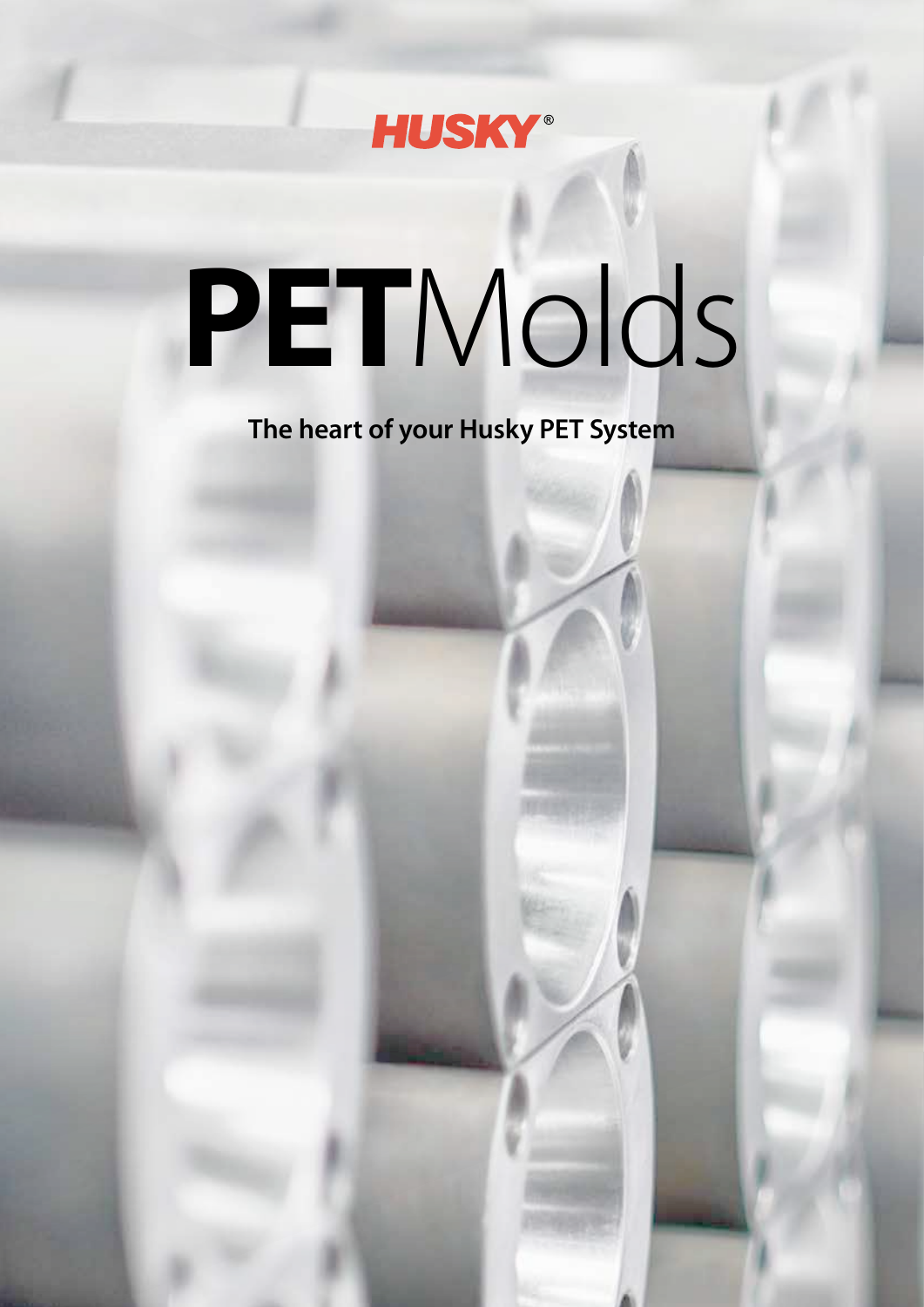## The Right Partner

### **Benefits of Husky molds**

Integrated system approach enabling unique value in the injection molding industry

Unique patented technology features

Unmatched mold manufacturing quality

We stand behind our products and commitments with our global service and spare parts coverage

Scale and capability for large programs and competitive lead times

Vast industry network with wealth of market and application knowledge to support your growth and successful

A solution for every application



Because Husky designs and builds the world's leading PET preform systems we understand how to maximize the value of your mold. As the world's largest mold maker, Husky can deliver global programs for new molds, conversions or refurbishments of any size. Our extensive range of flexible PET mold technologies and services deliver solutions for all your current and future molding needs.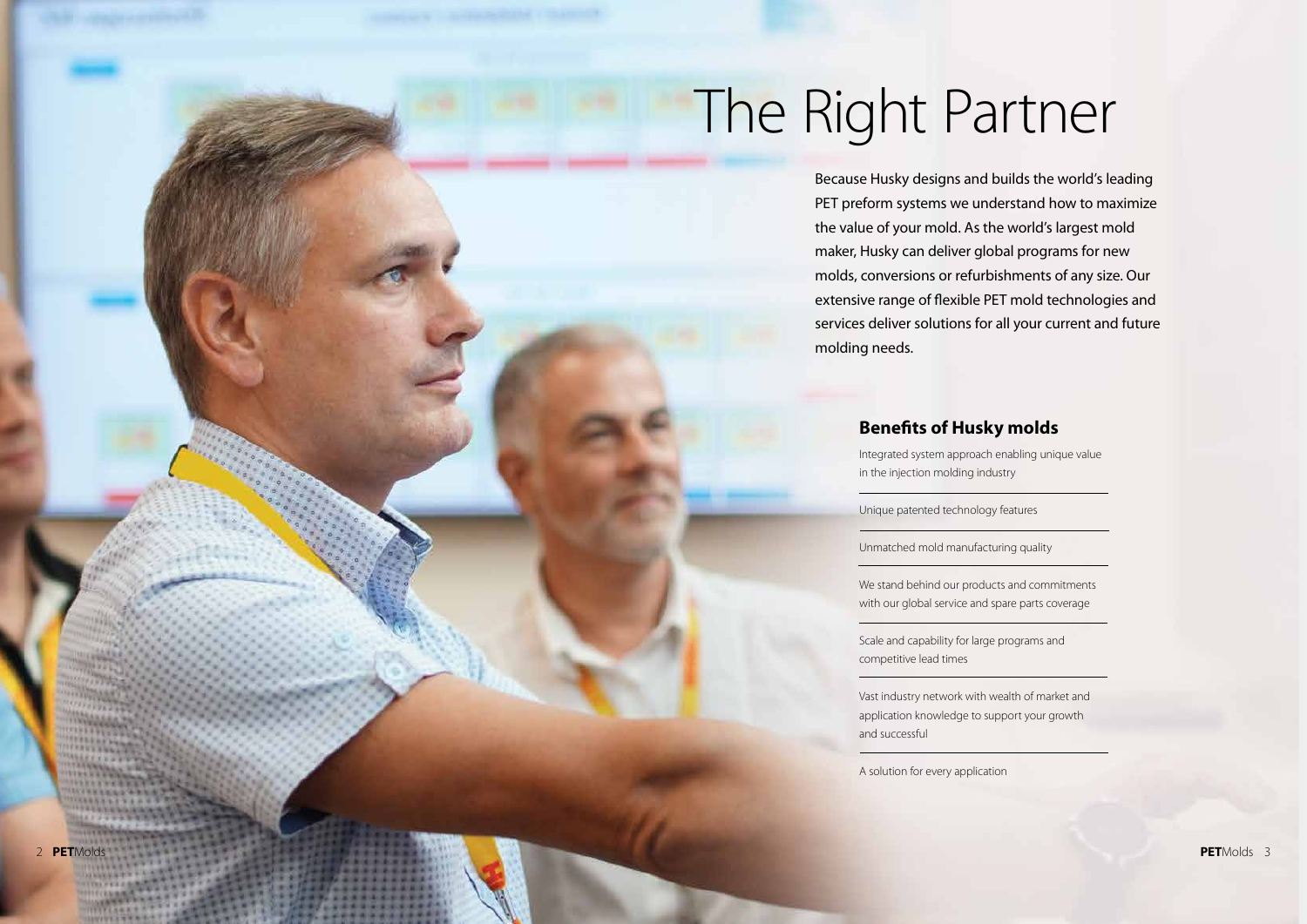## Husky molds are the HEART of your Husky PET system

Today, Husky is the only injection molding equipment supplier in the world manufacturing complete integrated solutions, including machine, hot runner, cold half, as well as auxiliaries and services. This full integration enables unique synergies that deliver revolutionary capabilities. We know our customers are always striving to be better and we are continuously innovating to meet your changing needs. We can't stand still because we know you won't.

**Maximize uptime with Quick Mold Change** Our latest revolutionary quick mold change solution shortens preform to preform changes by 60 percent.



#### **Prolong mold life with Integrated Mold Alignment**

Mold alignment technology reduces your risk and saves you time and money by prolonging the life of your mold, extending time between regular maintenance activities and providing ongoing feedback.



#### **Safety and uptime with Self-cleaning**

Patented Self-cleaning Technology eliminates hundreds of hours of mold maintenance every year, while reducing the risk of short shots and making the cleaning process safer.



#### **Enhance ease of use and safety and traceability with Mold ID**

Mold ID tags communicate with your machine to automatically define the right process, determine the right maintenance program and recognize critical design features to safely run at high performance. Mold upgrades are available for HyPET phase 1 molds to reduce cycle times in HPP4.0, HPP5, HyPET5e and HPP5e machines.



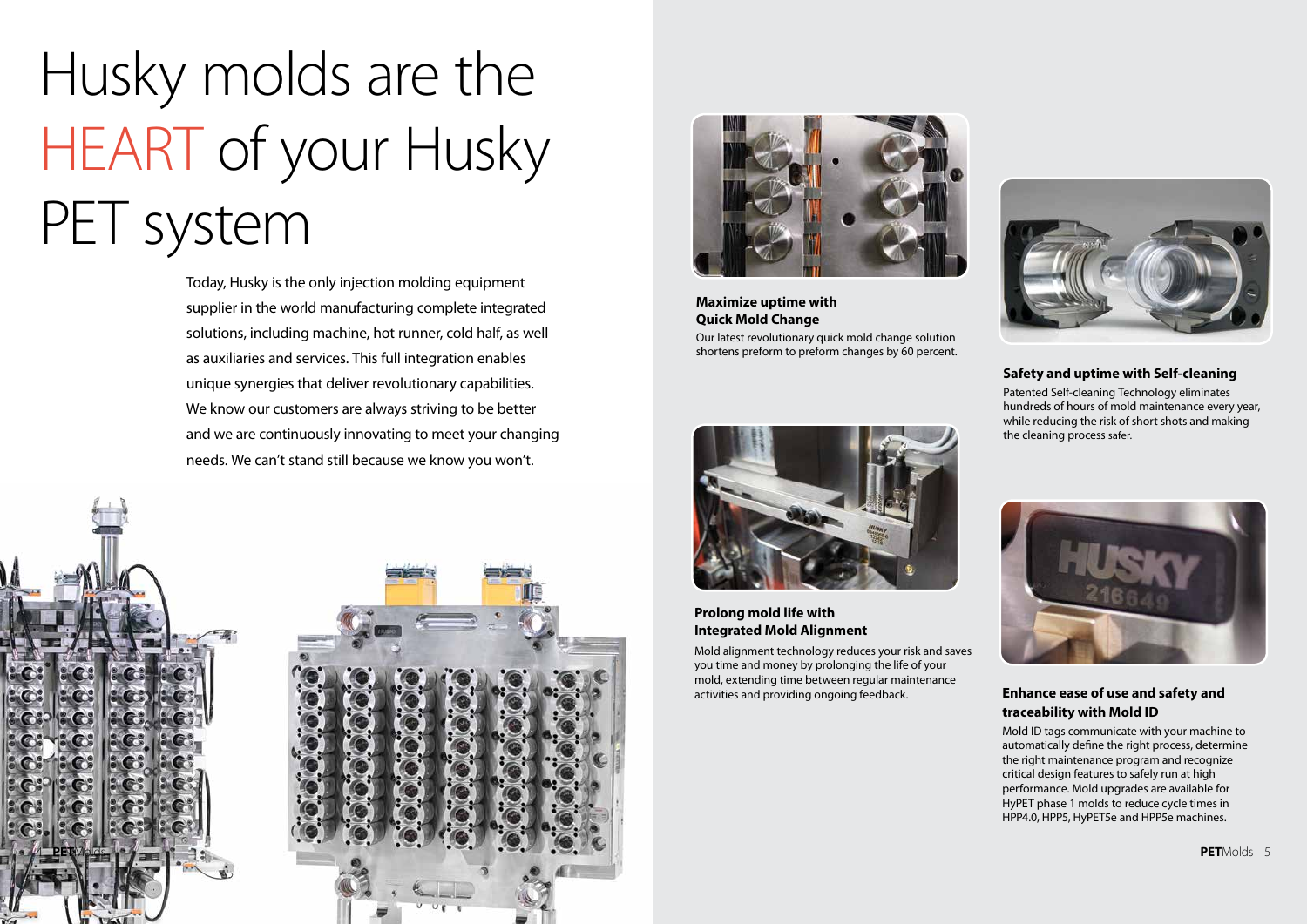### **HyPET**® **5e**

Built upon our proven, energy efficient platform, offering a versatile solution for standard preform designs and is upgradeable to address different business needs and varying performance levels.

### **HyPET**® **HPP5e**

The industry's ultimate preform molding solution offering complete design freedom, high productivity, energy savings, system reliability, superior preform quality and user friendliness.

### **NexPET**™

**HUSKY** 

四四

国

開

Bringing the complete Husky experience to the lower cavitation, middle output and multiple package market while enabling the highest levels of preform quality at the lowest total cost to produce.

画



Versatile, energy efficient family of PET preform molding solutions capable of handling your evolving application and production needs.

### **Efficiency. Performance. Value.**

HyPET HPP

## Evolving for you

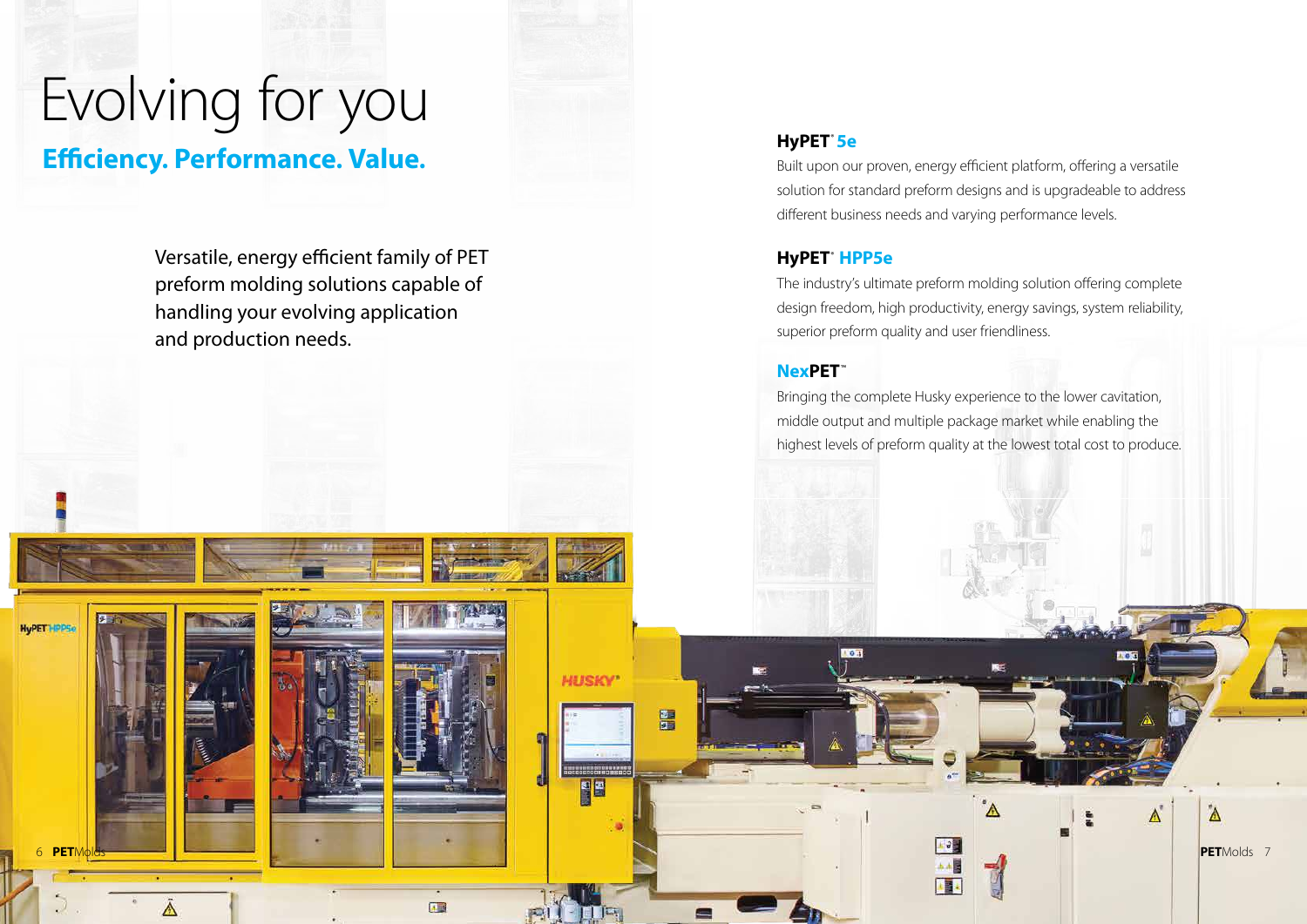## State-of-the-art hot runner technology

Husky's patented hot runner technology delivers proven reliability, superior balance and optimized melt delivery for any PET preform application and volume.

**Maximize uptime with Ultra Hot Runners** The industry benchmark of proven hot runner technology that requires less maintenance, provides more uptime and is easier to operate.

**Long-lifetime with Fluted Tips** State-of-the-art fluted tip technology that extends maintenance intervals and increases uptime.

**User friendliness with Ultra Technology** Patented Ultra Technology makes operation of the Husky hot runner easier; with capability to start up in cold condition without leakage and offers a large process window.

**Eliminate downtime with Husky Spare Hot Runners** Largest global inventory of spare hot runners, responsive local sales and service support ensures uptime and shortens turnaround time to keep you up and running.

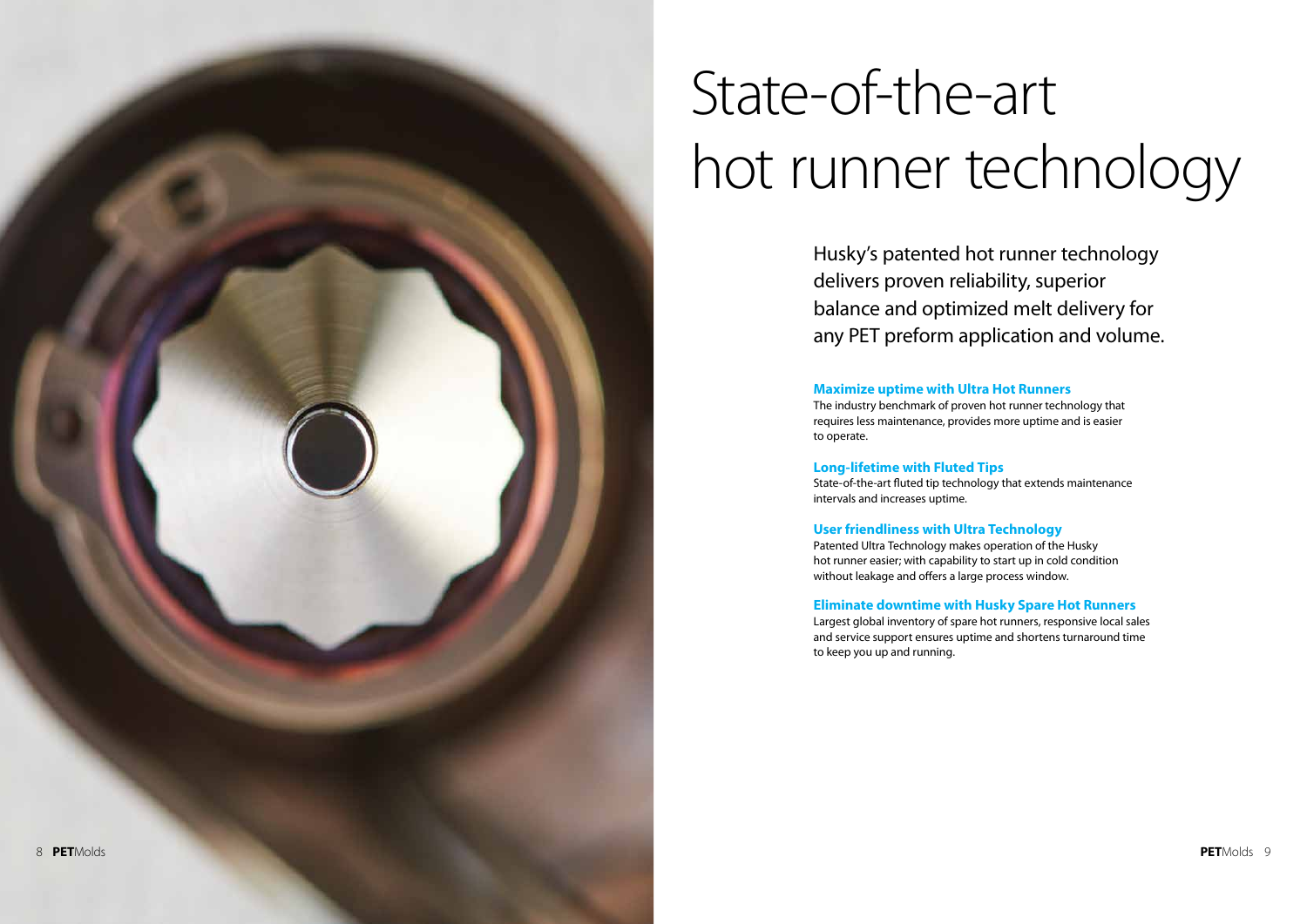### Restore, Refurbish or Convert

Husky's mold restoration, refurbishment and conversion services are designed to help you meet your needs quickly and cost-effectively. Successful preform and bottle producers take advantage of lightweighting opportunities, thread conversions and new preform and bottle designs.

#### **Solutions to Refurbish**

**New Express Refurbishment** Wherever you are in the world, our unique Express Mold Refurbishment program supports high preform quality while minimizing downtime.

**Comprehensive Program Portfolio** With a diverse range of refurbishment options, we have solutions to address all your budget and mold life expectation needs. No one is better than refurbishing a Husky mold than Husky.

#### **Solutions to Convert**

**Express Conversion**

Wherever you are in the world, our unique Express Mold Conversion program enables you to take advantage of conversion opportunities while minimizing downtime.

**Wide variety of preform application solutions** Conversion programs to take advantage of industry-leading applications for all areas of the preform, including thread finish, transition, body and base design.

#### **Solutions to Restore**

#### **Spare Parts**

Maintain a high performing system with Husky genuine parts. Providing the right part for the right job, with the fastest delivery possible.

**Service Coverage**

With a large global service network, no one knows your equipment better than Husky.

**Pro-Act**

Proactive maintenance program designed to maintain availability, performance and production quality.

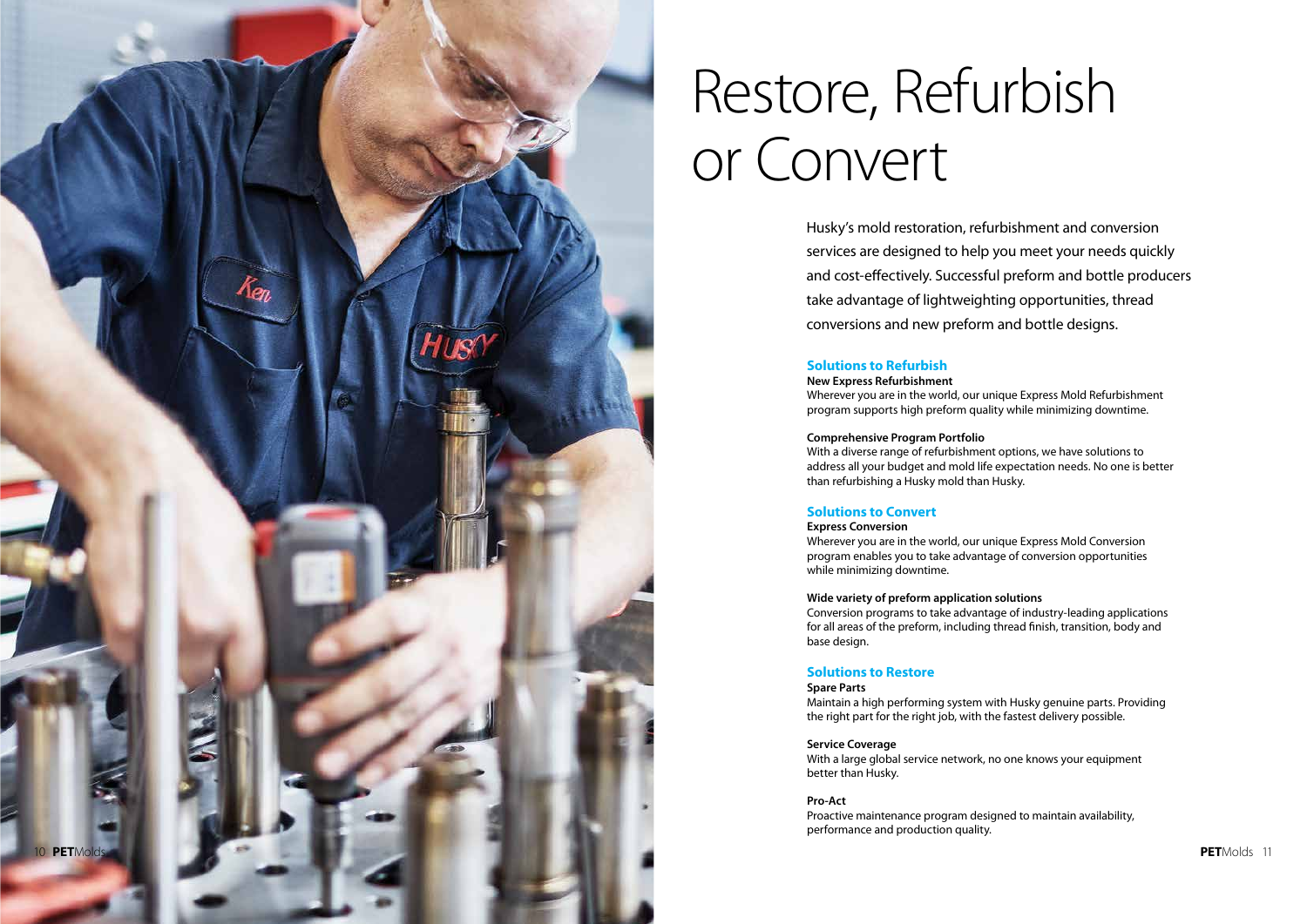## Optimized Package Design

### Higher Performance Levels | Right Weight | Reduced Part Cost

Sustainable closure solutions that meet Single Use Plastic directives

#### **Lightweighting**



Lightweight thread finishes and tethered closure solutions reduce part cost and increase sustainability without sacrificing performance.

#### **Diverse Closure Portfolio**

Diverse portfolio of proven standard and customized closure and neck finish designs for a variety of applications, including water, CSD, juices, sensitive beverages and edible oils



#### **Package Development Center**

Quickly validate new package concepts with rapid turnaround of preform and closure samples or stacks



### The Complete Package Preform, Bottle, Closure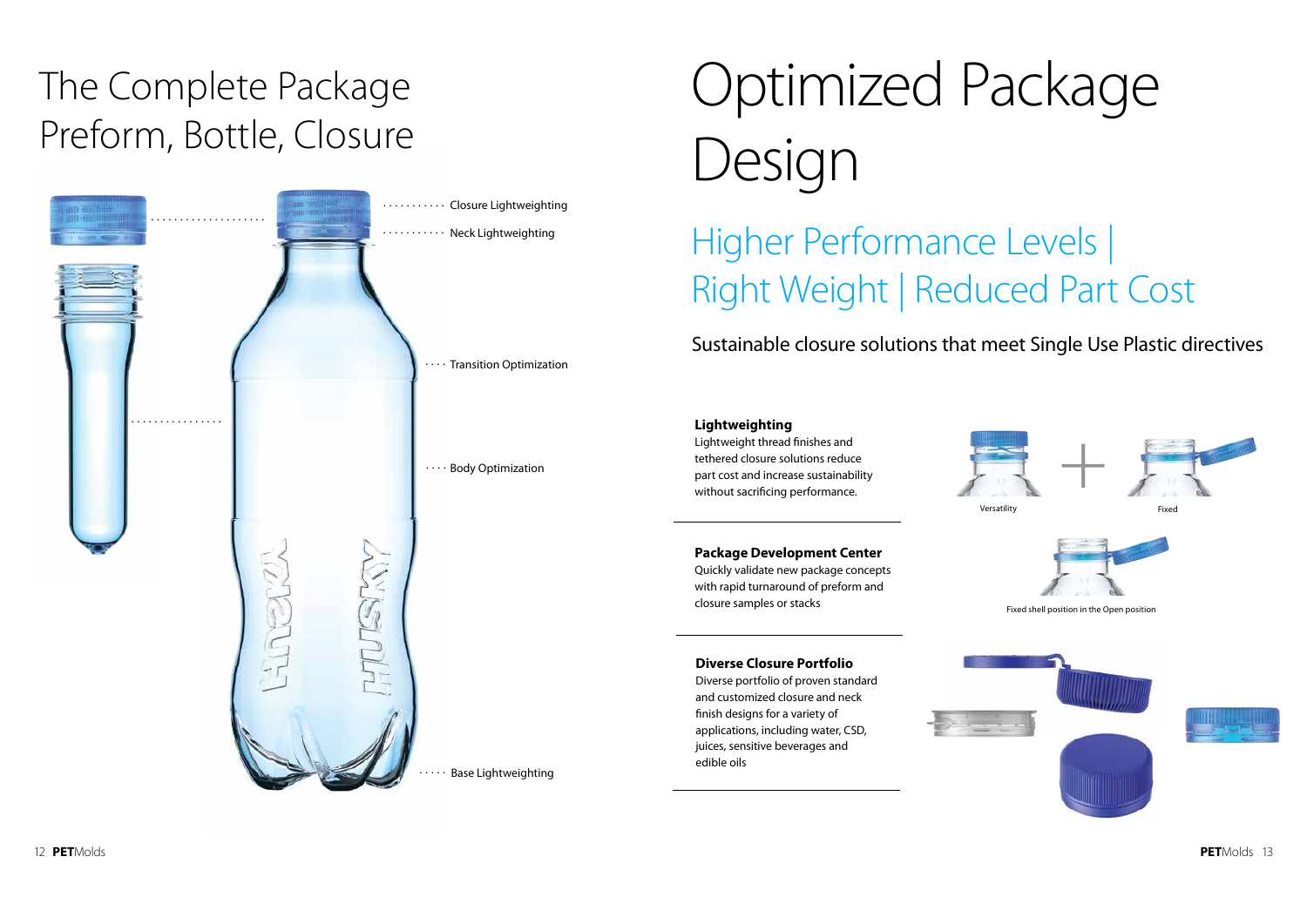## Next Generation Operating Model

Innovation through digitalization— Simplifying the order and configuration experience to significantly reduce lead times.

Husky's digitalized Next Generation Operating Model, better known as NGOM, is streamlining hardware ordering and manufacturing from a practice that historically takes several weeks down to a few hours.

For the first time ever, this approach has been designed for an "engineering to order" environment. Customized stack components can be quickly and easily configured online and are then manufactured in a state-of-the-art laboratory through an automated process.

NGOM is Husky's solution to deliver a better product faster—made possible by our accumulated wealth of application knowledge and data. Why partner with Husky? We have the infrastructure to deliver fast, with high quality and the knowledge to effectively streamline the order and delivery process.